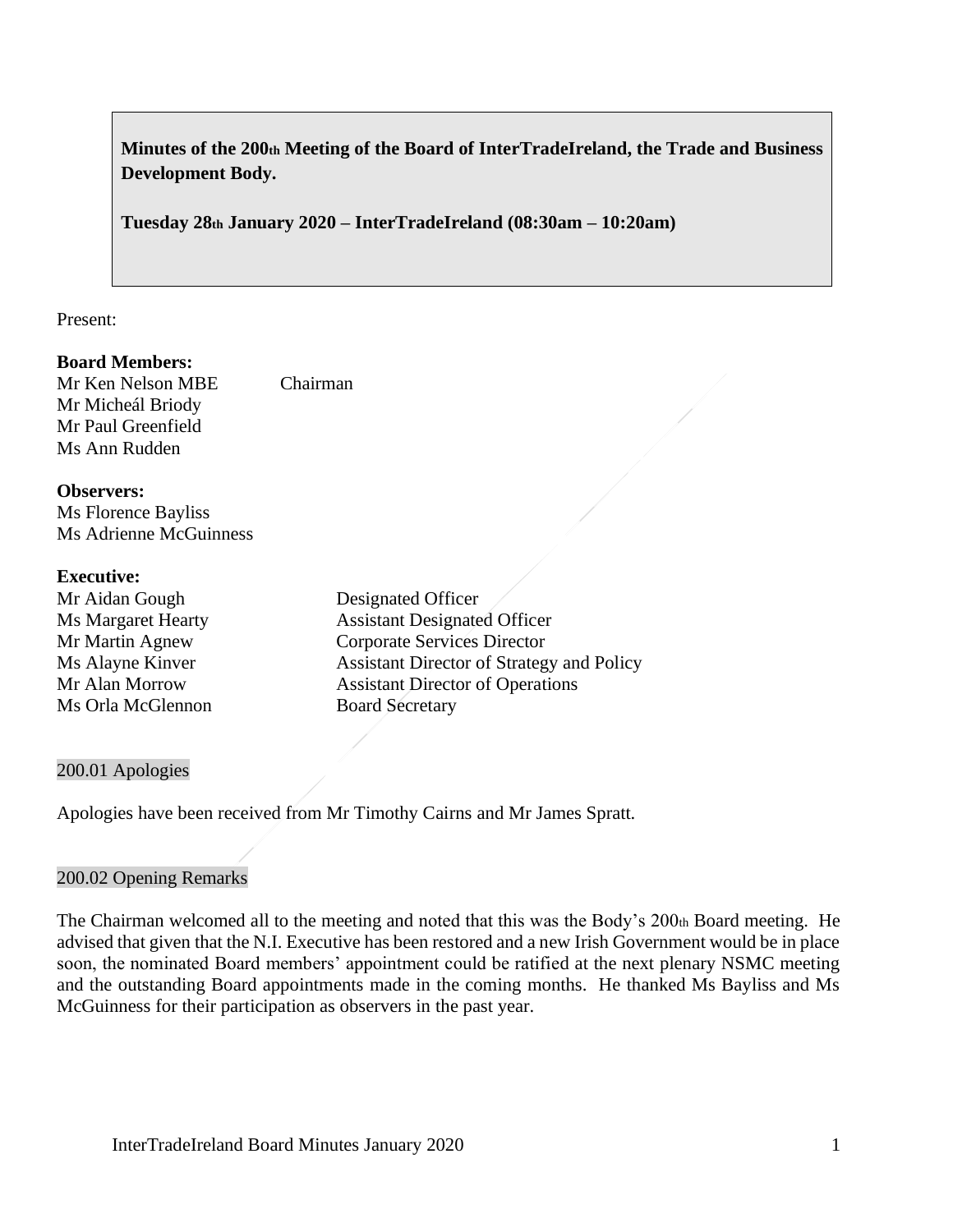### 200.03 Conflict of Interest

The Chairman asked members to declare any conflicts of interest relating to today's agenda. Mr Nelson declared a potential conflict of interest arising from his position as CEO of LEDCOM, which is a member organisation of Enterprise Northern Ireland and is involved in the delivery of the Co-Innovate programme. Mr Briody also declared a potential conflict of interest arising from his position as CEO of Silver Hill Foods, which is involved with the Co-Innovate programme. Mr Greenfield declared a potential conflict of interest arising from his position as a member of the Peace IV Working Group and as Board member of East Border Region Ltd, which is involved in the delivery of the Co-Innovate programme. Ms Ann Rudden declared a potential conflict of interest arising from her position as founder and MD of Áine Hand Made Chocolates, which is a participant on the Co-Innovate programme.

No other conflicts were declared.

## 200.04 26th November 2019 Board Minutes and Board Decisions Approved by Written Procedure 11th December 2019

The minutes of the 26th November 2019 Board meeting were reviewed by the Board and they agreed they are a true record of the meeting and would be ratified at the next quorate Board meeting.

The Board also noted the December 11th 2019 Board decisions approved by written procedure and the Chairman thanked Board members for their participation in this process.

#### 200.05 Matters Arising

Mr Gough advised that the matter arising had been addressed.

#### 200.06 Chairman's Business

The Chairman reported on the very successful Seedcorn Awards ceremony held on 28th November 2019 and asked that the Board's appreciation be passed on to all staff members involved in the event. He advised that the evening presented the opportunity to network with senior officials in the sponsoring Departments who are very supportive of the work of the Body.

The Chairman informed the Board that the Venture Capital Conference would take place on Thursday 5th March in Belfast.

#### 200.07 Designated Officer Report

Mr Gough advised that the latest performance statistics for cross border trade are very positive and show that in 2018, trade rose by 6% year on year to stand at a record high of  $\epsilon$ 7.4bn/£6.5bn which is much higher than anticipated. Growth in services trade was 10.7% while growth in goods trade was 4.3% and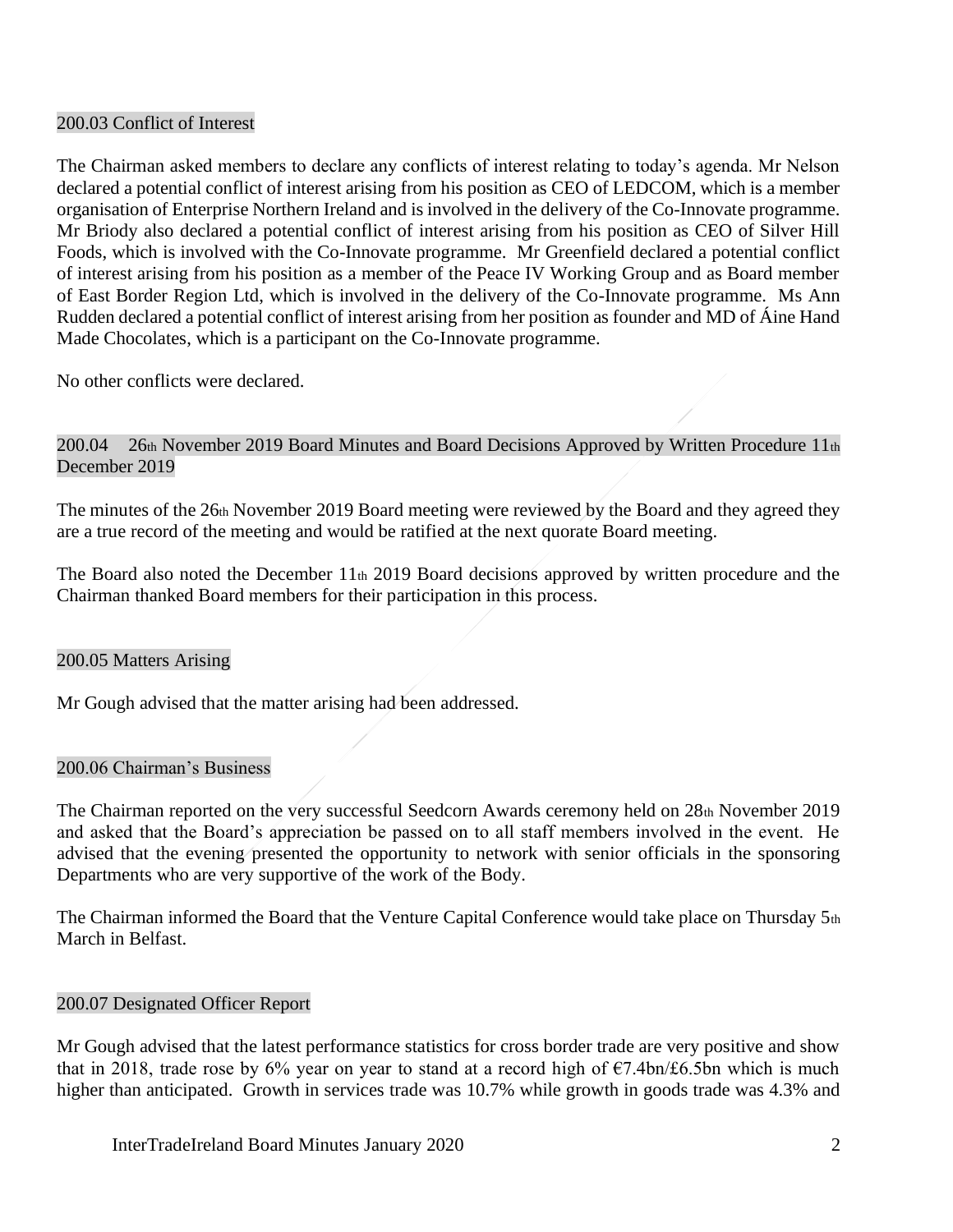this trend is supported by the continuing demand for our own programmes, particularly the Acumen programme and the Body's collection of key performance monitoring data from companies who have participated on our programmes.

Mr Gough reported that the latest data on North/South partnership drawdowns from Horizon 2020 is  $€100.8$ m against an ambitious target of  $€175$ m. This total to date, exceeds the total North/South drawdown from FP7, (the previous EU research network programme) with a further 14 months still to be reported. Mr Gough advised that figures for the US/Ireland Partnership show that there are currently 55 projects funded to a total of over  $\epsilon$ 101.5m with cybersecurity agreed as a new priority area.

The Board was updated on the work of the cross directorate Brexit team and the focus now on supply chain issues. Businesses are being encouraged to find out where every part of their product is sourced and take action as necessary. Mr Gough highlighted the need to pass on timely information to companies as negotiations develop and the potential impact in the area of data transfer.

Mr Gough advised that as the N.I. Executive has been restored and following the elections in Ireland, it is anticipated that Ms Bayliss and Ms McGuinness's Board appointments will be ratified at the next NSMC plenary meeting which is likely to take place in March 2020. Other nominees to the Board may not be ratified until a later date. Mr Gough reported that the Body's Business Plans and 2020 – 2022 Corporate Plan will be approved at the next NSMC Sectoral meeting.

The Board endorsed the Chairman's recommendation to invite the DBEI Secretary General, Dr Orlaigh Quinn and the DfE Acting Permanent Secretary, Michael Brennan to meet with the Board. The Chairman reported that he, Mr Gough and Ms Hearty are due to meet with the new Invest N.I. Chair and CEO tomorrow and he emphasised the importance of keeping communication channels with relevant organisations open.

The Chairman thanked Mr Gough for his update and the Board noted the Designated Officer's report.

#### 200.08 Board Sub Committee Reports

## *Audit and Risk Assurance Committee Report*

Mr Briody reported back from the Audit and Risk Assurance Committee meeting held on 26th November 2019 and his first meeting as Chair of the Committee. He welcomed Ms Bayliss as a new member of the Committee.

The Northern Ireland Audit Office representative had advised that arrangements for the 2019 year-end audit would be similar to previous years, with a target date for certification being 30th June 2020.

Mr Briody advised that at the meeting, the internal auditors had presented the reports from two recent audits. This comprised of a review of GDPR, with two low priority recommendations which the Data Protection Officer will be responsible for implementing. The second audit involved a follow-up of previous recommendations. Six of the seven recommendations had been completed and the remaining seven actions, four were dependant on the appointment of a new IT Manager.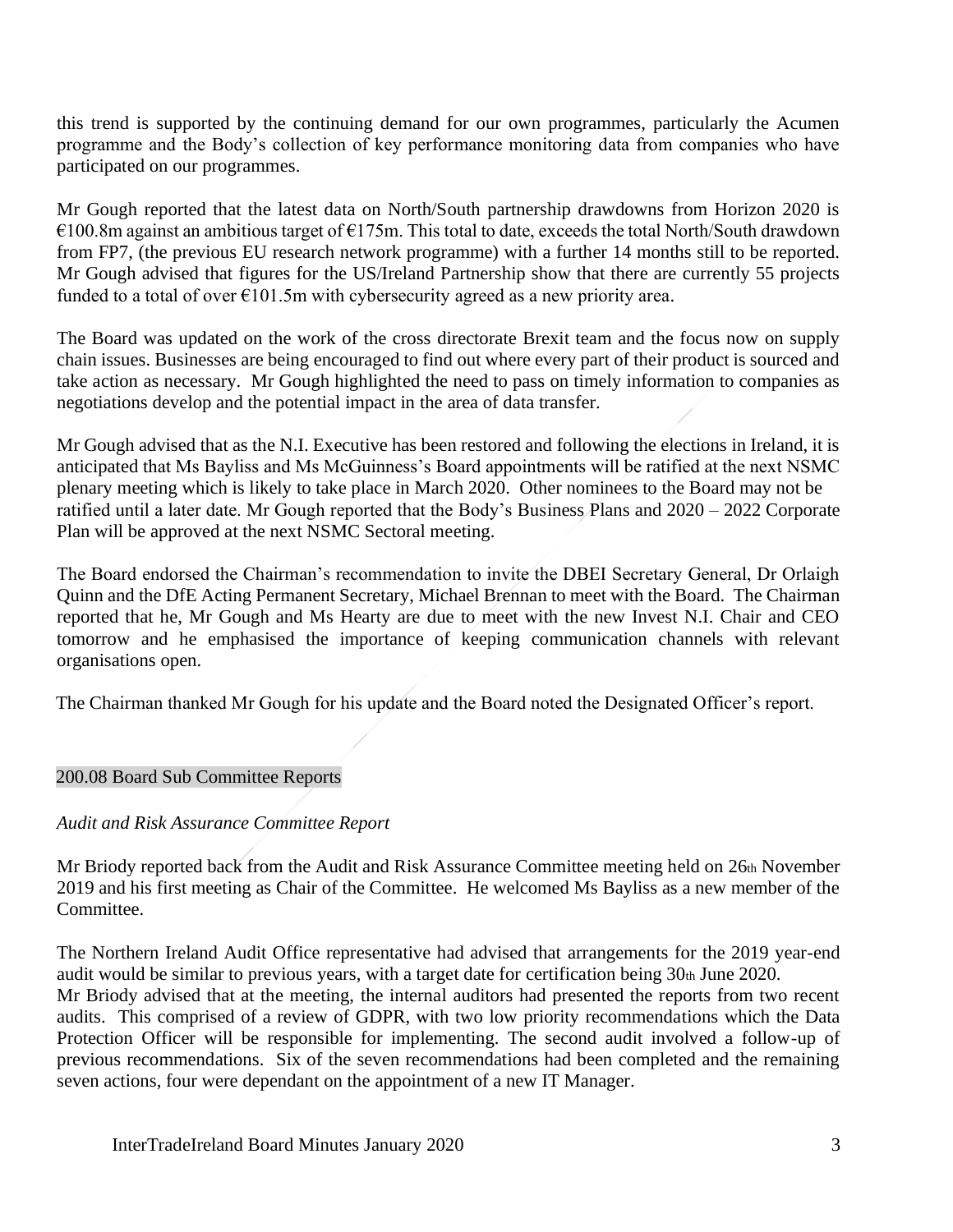Mr Briody reported that Brexit remains the highest ranked risk in the Risk Register, with a high probability/high impact residual score. The risk in respect of Leadership and Management had been escalated to high probability/medium impact due to now having an inquorate Board and the inability to appoint new Board members in the absence of the NSMC.

The Board noted the Audit and Risk Assurance Committee report and the Chairman thanked Mr Briody for his update.

## *Innovation Sub Committee Report*

Mr Morrow reported back from the Innovation Sub Committee meeting held on 26th November 2019. Four new FUSION applications (2 from N.I. and 2 from Ireland) were considered and all were approved.

The Board noted the Innovation Sub Committee report and the Chairman thanked Mr Morrow for his update.

## *Communications Sub Committee Report*

Ms Rudden reported back from the Communications Sub Committee meeting held on 26th November 2019. It was Mr O'Sullivan's last Sub Committee meeting given that his term of office expires in December and all members extended their thanks to Paul for his years of support and wished him well for the future. The Committee also welcomed Ms Natalie McGivern, the recently appointed Communications Deputy Manager, to her new role.

Communications highlights from 2019 were presented, including the Brexit campaign, brand refresh, new website, launch of new innovation podcast series and the growing social media presence. Ms Rudden advised that the Communications team was tasked with developing a corporate communications strategy that aligns with the new  $2020 - 2022$  Corporate Plan. The process will commence with a messaging session to be delivered by the Body's advertising agency Krow in Q1 2020, followed by a digital insights report. Ms Rudden reported that the Board would be updated in March following the next Communications Sub Committee meeting on 25th February.

The Board noted the Communications Sub Committee report and the Chairman thanked Ms Rudden for her update.

## *Trade Sub Committee Report*

Mr Greenfield reported back from the Trade Sub Committee meeting held on 26th November 2019. He advised that eleven new Acumen applications were assessed and ten were approved and one deferred and subsequently approved by written procedure. A previous deferral had been considered at the meeting and was rejected.

The Board noted the Trade Sub Committee report and the Chairman thanked Mr Greenfield for his update.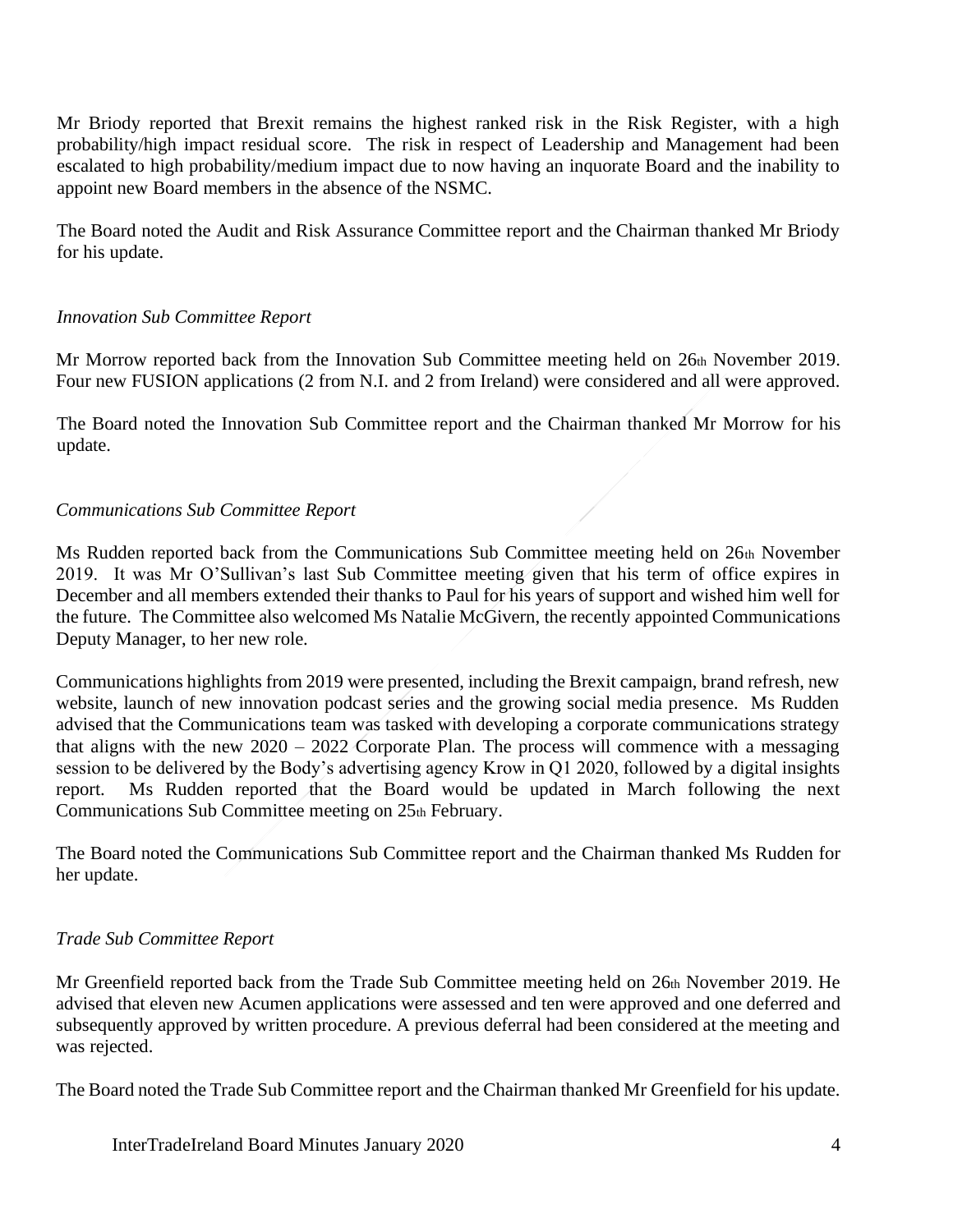## 200.09 For Consideration, Discussion and Approval/Noting.

# *Operations Directorate Progress and Activity Report*

Ms Hearty presented the Operations Directorate Progress and Activity Report. She advised that her report aims to update the Board on the high level of activity and achievements during 2019. She reported that all programmes achieved or exceeded targets. Ms Hearty gave credit to the work of the Brexit team supported by the rest of the organisation who had managed activities and adapted to the ongoing uncertainty around Brexit. She reported that since the scheme commenced and up to 31<sub>st</sub> December 2019, 1343 Brexit vouchers had been processed by the team. In 2020 vouchers will be tailored to business needs as the detail of the trade deal evolves and more digital content and online diagnostics will be produced to reach a larger number of viewers in a very cost effective manner.

2020 will bring changes to the Body, with the new Corporate plan's focus on sectors and priority areas, the implementation of which will be reliant on market and sectoral intelligence. The need to continually adapt activities and services will be required when the impact of a new trade deal with the EU becomes known. The reintroduction of the Innova collaborative R&D programme will be an exciting new focus for the Operations team. This will focus on new sectors and identifying projects that will have significant impact at an industry level.

Ms Hearty reported that in 2019, 111 Acumen projects commenced, the highest annual level of project starts since the programme commenced. New supplementary supports were introduced in 2019 which has proved beneficial to Acumen recipients to assist them in developing the job specification and help with the recruitment process. This has led to reducing the risk of approved projects not starting and has fast tracked project start dates. Ms Hearty cited examples of companies who had reported significant business development values as a result of participating on Acumen and Elevate programmes.

Ms Hearty outlined the many activities and events organised by the Public Tendering team in 2019. She advised that 552 participants were supported through participation on the 34 workshops delivered throughout the year. A further 1,276 participants benefited by attendance at Supplier Engagement/Meet the Buyer events. Following Board approval of the economic appraisal and the next phase of the Go-2- Tender programme, the team are currently going to competitive tender for a delivery agent with the aim of developing a range of complementary public tendering initiatives, in line with the new Corporate Plan and its industrial focus.

Ms Hearty gave an update on the Fusion programme during 2019. She advised the Fusion Exemplar Awards took place on 23rd January 2020 which were chosen on criteria including level of innovation, benefits achieved and overall contribution to Fusion. The speaker at the event was a previous Fusion Exemplar and she outlined how the Fusion programme had boosted her in her career and how the outcomes of the project had benefited and transformed the business.

Limerick based Pinpoint Innovations t/a Tracworx Ltd were named the overall winner of the 2019 Seedcorn Investor Readiness Competition at an awards ceremony in Dublin. Ms Hearty advised that the Venture Capital conference takes place in Belfast on Thursday 5th March 2020 and all Board members were cordially invited to attend.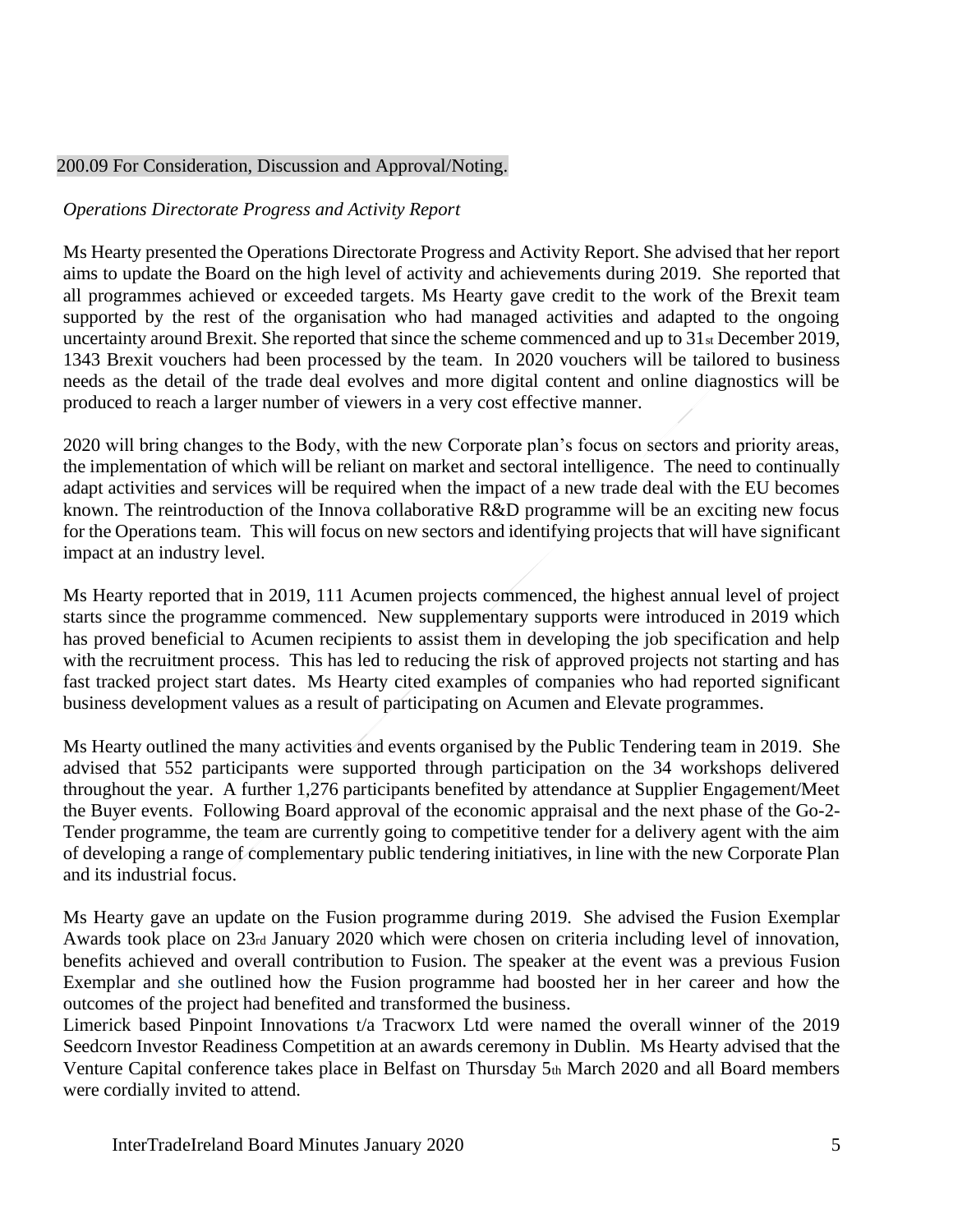The Board discussed the very high level of programme activity. The additional Brexit supports from the LEOs and Enterprise Ireland were highlighted and the need to ensure that our Brexit activities do not duplicate the work of other organisations. Ms Hearty reported that the Brexit teams focus would be in assisting cross border traders in the area of supply chains and the team is working with the Communications team to refine the Body's Brexit messaging.

Mr Gough informed the Board of the importance of the Body being consulted and involved in government and agency's strategies and policy statements. As a cross border Body, we are in a position to act as facilitators and connectors to create added value and leverage additional benefits. Potential duplication with the work of other agencies was highlighted including local councils in N.I who are utilising a cocktail of funding including ERDF and INI funding to deliver procurement programmes that are very similar to our Go-2-Tender programme. The Board discussed this matter and agreed that the issue should be highlighted at meetings with senior officials and Ministers in N.I.

The Board noted the Operations Directorate Progress and Activity Reports and the Chairman asked that the Board's thanks be passed to all involved in the very successful delivery of our suite of programmes.

## *Co-Innovate Programme Update*

Mr Neil Ryan joined the Board meeting for this agenda item and provided an update on the progress made on the various strands of the Co-Innovate Programme. He advised that the Strand 2 audit unit cost issue has now been resolved. The Enterprise Agencies have re-commenced carrying out Business Status Reviews and Innovation Audits and the delay should not impact on the achievement of targets for this Strand. Mr Ryan reported that the case for the 9-month extension was submitted at the end of November and SEUPB have recently come back with queries which the team have responded to.

Mr Ryan advised that SEUPB has given approval for the procurement of a leads generation service and tenders are currently being assessed with an appointment anticipated in February. Mr Ryan reported that new promotional material was being developed. Mr Briody suggested that a simple message should be conveyed to businesses. A meeting with Dr Bernie McGahon, Industry Research and Development Group (IRDG) was suggested to promote Strand 4 to their members.

Mr Ryan advised that SEUPB are currently carrying out a stakeholder engagement process to develop the Peace Plus Programme (Peace and Interreg within the same programme) for the 2021-2027 period. He reported that the area of Innovation would be included in the new programme. Mr Gough advised that the process would consider strategic areas and look at the strategic context for the next programme. The Chairman suggested that this matter should be discussed at a future Board meeting. The Board asked that the Co-Innovate report focus on the progress of Strand 4 going forward.

The Board noted the Co-Innovate Programme report and the Chairman thanked Mr Ryan for his update.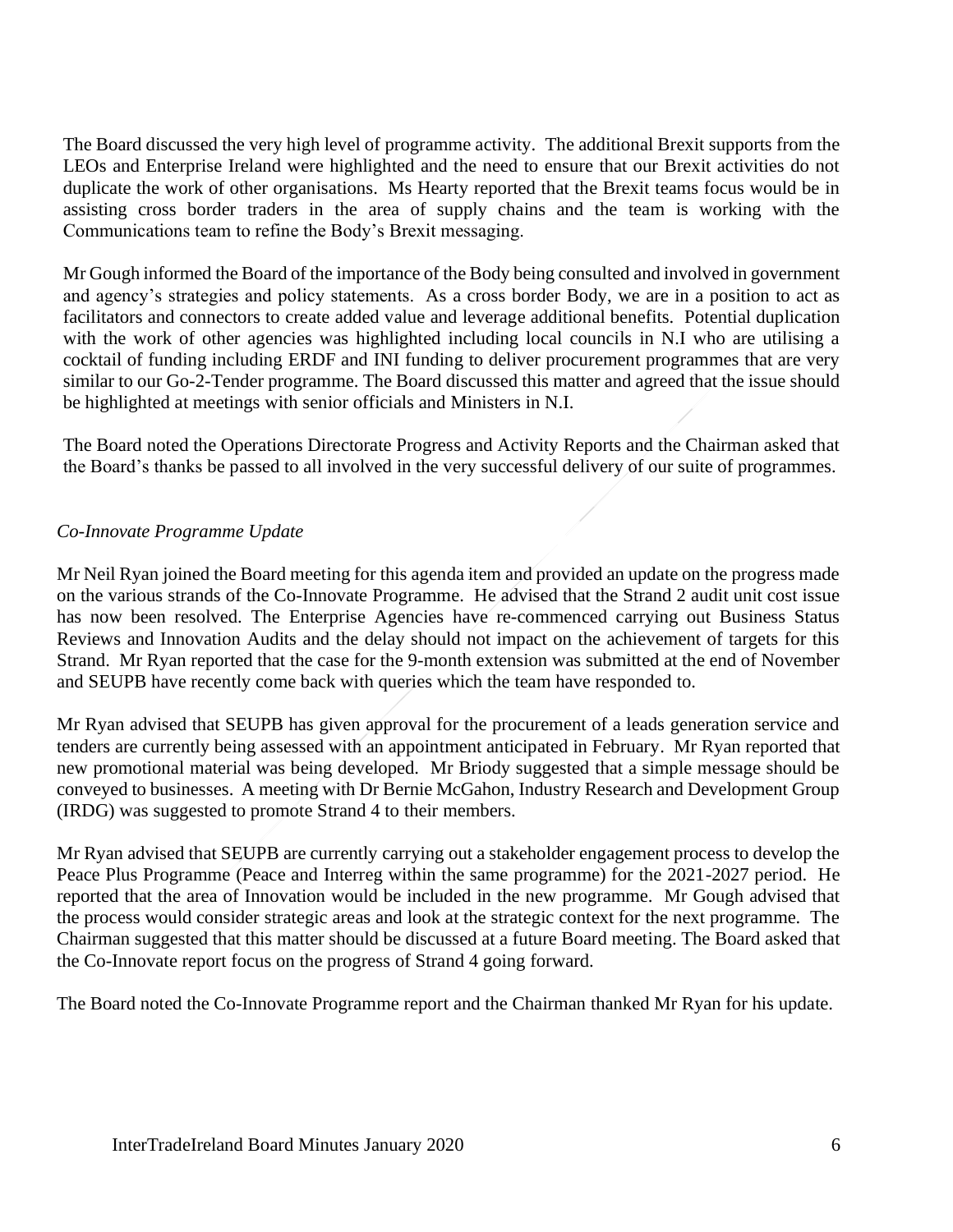## *Governance and Financial Matters*

Mr Agnew presented the Governance and Financial Matters report. He advised that the 2018 Accounts and Annual Report were laid in both jurisdictions at the end of November 2019. The NI Audit Office have advised that the proposed audit strategy for 2019 will be presented to the Audit and Risk Assurance Committee (ARAC) meeting in February.

The internal auditors are currently undertaking an audit of the Body's payroll policies and procedures which will be presented at the next ARAC meeting.

Mr Agnew advised that all Board members are required to complete a Statement of Interests form on an annual basis. Board members were asked to submit their forms to the Finance Manager or the Board Secretary by 25th February.

With restoration of the NI Executive and pending the outcome of the Irish general election, Mr Agnew advised that the Body hoped to have a number of governance issues addressed when the NSMC meetings commence. These include the ratification of existing Board nominees, the nomination and appointment of new Board members, and approval of prior and current year Business and Corporate Plans. These matters will hopefully be addressed at the respective Plenary and Sectoral NSMC meetings, hopefully commencing in March. The recruitment process for a CEO to fill the vacant position can also commence under the guidance of the sponsor departments with final approval of an appointment from NSMC.

Mr Agnew gave an overview of the Body's financial out-turn

The Board noted the Governance and Financial Matters report. The Chairman thanked Mr Agnew for his report.

## *Tenders and Variations to Letters of Offer/Appointment*

Mr Agnew advised that there were no requests to go to tender or variations to letters of appointment.

## *Communications Update*

Mr Agnew provided an update on recent Communications activity. He advised that the report highlights 2019 activity in relation to digital metrics including website activity and social media management. Visitors to our website in 2019 were c168,000, an increase of 37% on the previous year. Almost 60% of visitors came from Ireland with 25% from the UK. Mr Agnew reported that there were more than 260,000 sessions with an average session duration of 2 minutes. This illustrates that the bounce rate is well below industry average and that users are finding the information on the site relevant.

Mr Agnew explained that how we attract visitors to our website varies – direct traffic, organic search engine optimisation, social media, display, referrals, paid search and email market. In terms of social media, Facebook is still the top driver of visits. All digital metrics including social media followers, engagement rates and conversions increased by almost 20% in 2019.